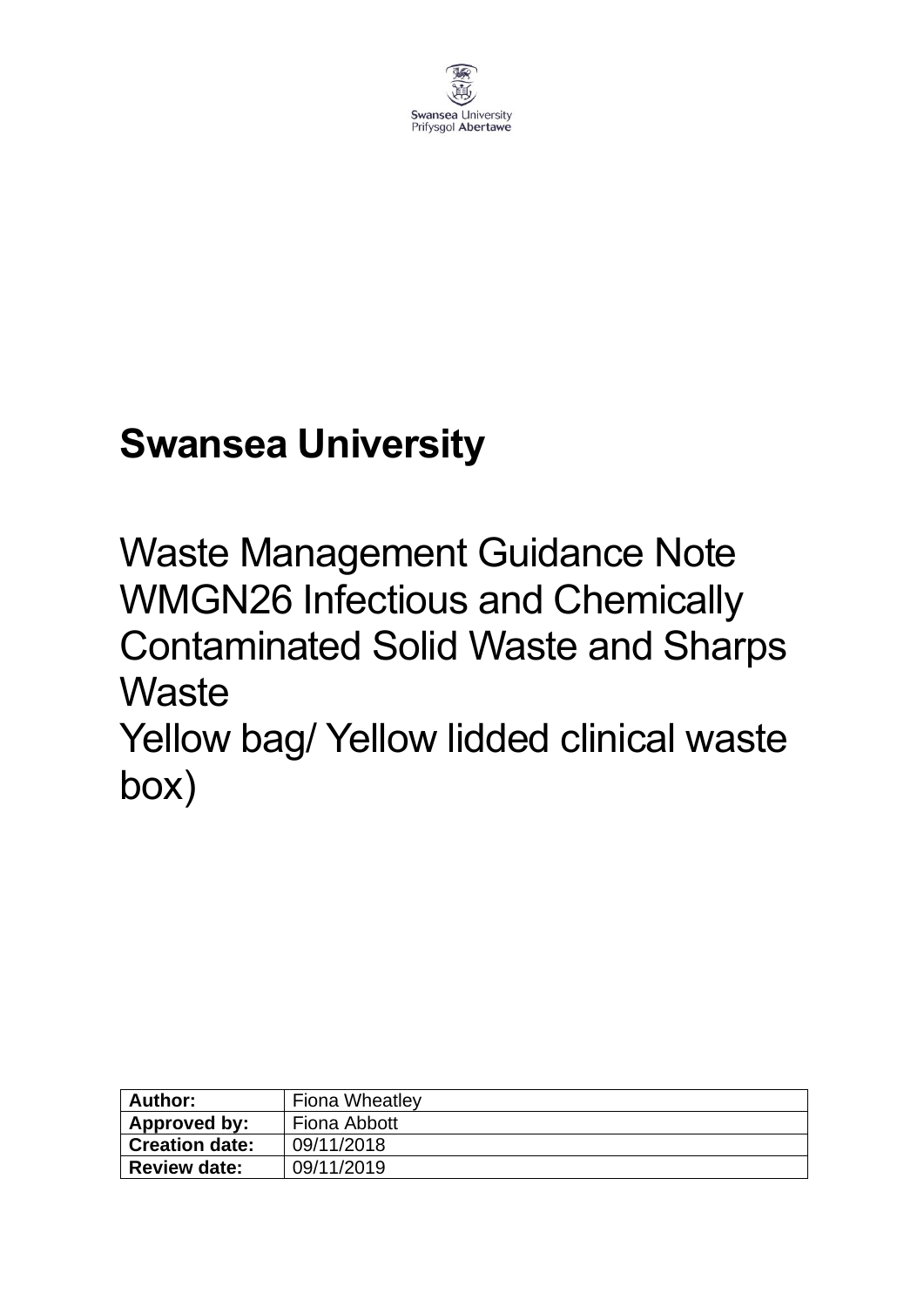| <b>Waste Management Guidance Note WMGN26</b>                        |                                             |  |
|---------------------------------------------------------------------|---------------------------------------------|--|
| Infectious and Chemically Contaminated Solid Waste and Sharps Waste |                                             |  |
| <b>Location Generated</b>                                           | <b>Laboratory Category CAT1/2</b>           |  |
| <b>EWC</b>                                                          | 18 01 03* / 18 01 06* / 18 01 09            |  |
| <b>Transport Class &amp; UN Number</b>                              | Class 6.2 / UN 3291                         |  |
| <b>Type</b>                                                         | Controlled - hazardous waste HP9 Infectious |  |
|                                                                     | Controlled - Chemical                       |  |
| <b>Disposal Method</b>                                              | Segregated for incineration                 |  |
| Bin/Bag Type                                                        | Metal fire proof bin / Yellow Bag Only      |  |
|                                                                     | Yellow topped yellow ridged clinical box    |  |
|                                                                     | 4ltr, 7ltr, 11ltr, 24ltr                    |  |

# **Duty of Care Requirements**

EWC 18 01 03\* Waste whose collection and disposal is subject to special requirements in order to prevent infection

EWC 18 01 06\* Chemicals consisting of or containing hazardous substances

EWC 18 01 09 Medicines other than cytotoxic and cytostatic medicines

Wastes from human and animal health care and/or related research which require disposal by incineration. Indicative treatment/disposal required is incineration in a suitably permitted or licensed facility.

**Description**; Clinical waste, infectious, containing chemicals from human/animal healthcare, for incineration only.

It is a legal requirement under the Hazardous Waste Regulations to segregate hazardous wastes from non-hazardous waste and to ensure all wastes are correctly classified. Incorrectly disposing of hazardous waste via a non-hazardous waste stream can lead to legal and financial penalties dependent upon the severity of the noncompliance. The Department of Health Technical Memorandum 07-01: Safe Management of Healthcare Waste<sup>1</sup>, provides comprehensive guidance on the disposal of Healthcare waste in line with industry standards, and legal requirements, and outlines the nationally recognised colour coded system for healthcare/clinical wastes.

#### Infectious waste contaminated with chemicals

<sup>1</sup> [Department of Health Technical Memorandum 07-01: Safe Management of Healthcare](https://www.gov.uk/government/publications/guidance-on-the-safe-management-of-healthcare-waste)  **[Waste](https://www.gov.uk/government/publications/guidance-on-the-safe-management-of-healthcare-waste)**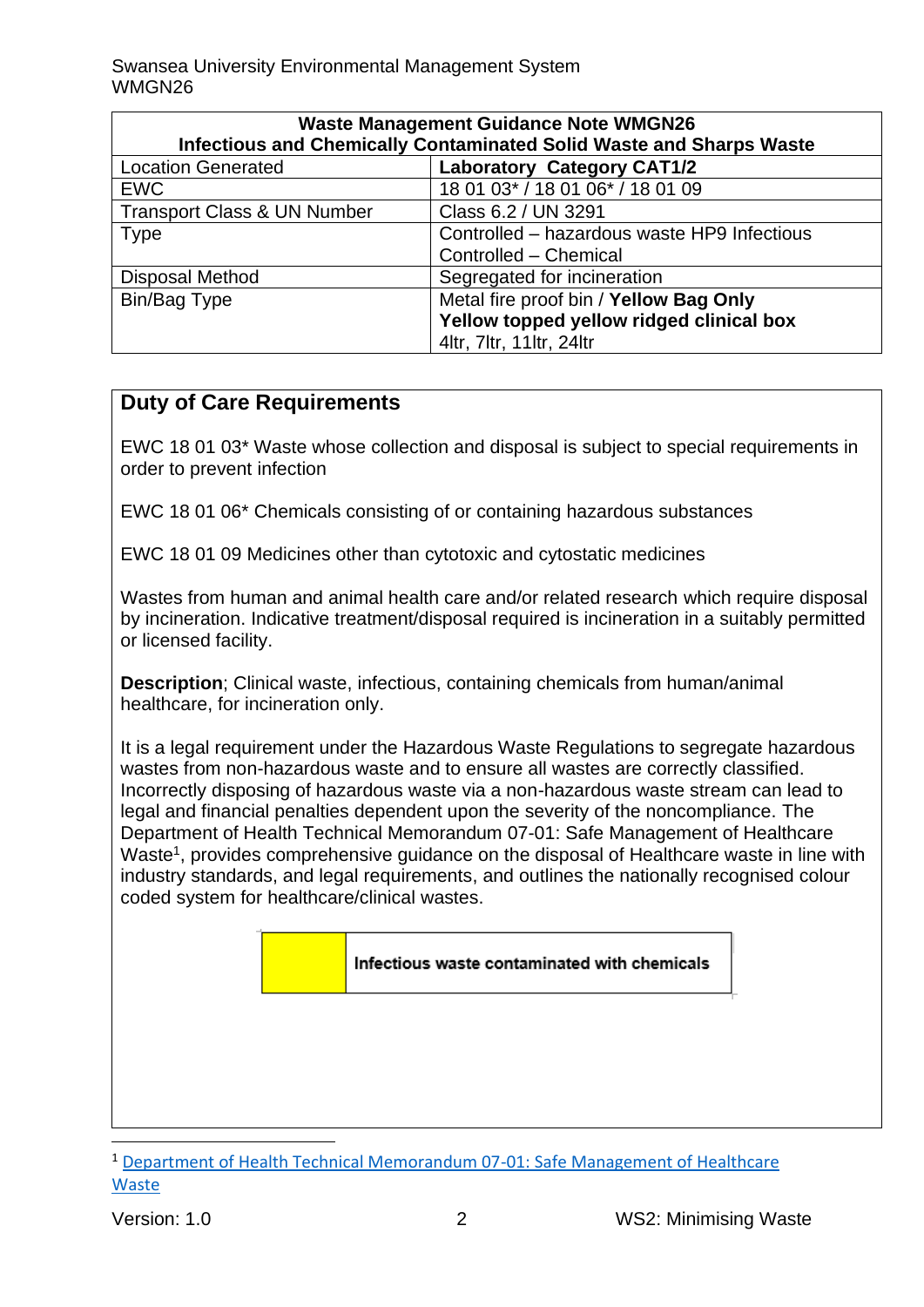Swansea University Environmental Management System WMGN26

Infectious chemically contaminated clinical waste is produced within the laboratory environment during work on human/ animal samples and cell lines. Within a research setting as a result of the testing samples containing infection, or suspected of having an infection and are contaminated with the following (but not limited to) body fluids;

- Blood / blood plasma / blood serum
- Bile
- Mucus
- Saliva
- Urine

# **Waste Items**

The following waste items contaminated with clinical and infectious waste containing chemicals, must be segregated for disposal;

| Yellow lidded clinical waste box<br>(sharps) | Yellow Bags (Solid Waste - non-sharp)   |
|----------------------------------------------|-----------------------------------------|
| Vials                                        | Personal Protective Clothing PPE -<br>- |
|                                              | gloves and masks, aprons                |
| <b>Syringes</b>                              | <b>Blue Roll</b>                        |
| <b>Testing kits</b>                          | Wipes / paper towels                    |
| Plastic sample tubes                         |                                         |
| <b>Plastic tips</b>                          |                                         |
| <b>Plastic Pipettes</b>                      |                                         |
| <b>Test strips</b>                           |                                         |
| Swabs                                        |                                         |
| Serological pipettes                         |                                         |
| (Disinfect prior to disposal)                |                                         |
| <b>Blades</b>                                |                                         |
| <b>Scissors</b>                              |                                         |
| Other disposable instruments                 |                                         |

# **Disposal Instructions**

# **Internal Storage**

#### **Yellow lidded clinical waste box**

All sharps (including wastes likely to puncture yellow waste bags) infections clinical waste contaminated with chemicals must be placed into yellow lidded clinical waste box for disposal.

**Please note COSHH stipulates that all tissue and cell cultures must be disinfected before disposal into a yellow lid sharps bin. See local rules for disinfection guidance.**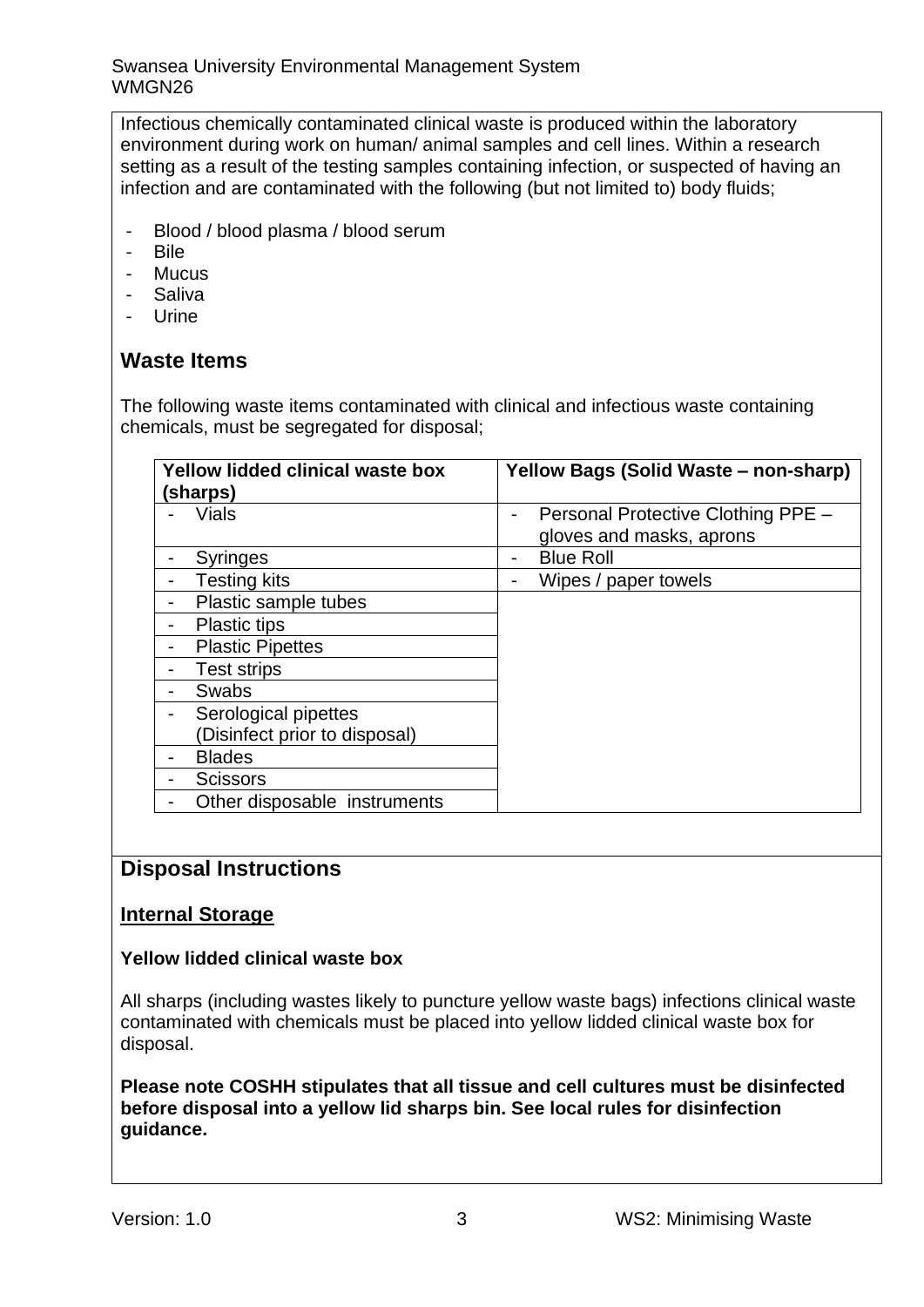

Figure 1 – Yellow lidded clinical waste box

Yellow lidded clinical waste boxes can be obtained and signed out from the following locations;

#### **Singleton Campus**

SUMS – ILS1 Stores CoS – Wallace Stores

# **Bay Campus**

CoE – Engineering Service Yard Office

# **External Storage/ Disposal**

For disposal, please ensure the lid is sealed for transport, full clinical waste boxes must be taken back to the following locations;

#### **Singleton Campus**

SUMS – ILS1 Stores COS – Wallace Stores (dedicated external 1100 yellow bins) See stores staff for access

#### **Bay Campus**

CoE – Engineering Service Yard Office (dedicated external 1100 yellow bins) See service yard office staff for access

# **Disposal Instructions**

# **Internal Storage**

#### **Yellow Bags**

All laboratories and clinics producing infectious solid waste must see to install complaint waste bins, a standard specification has been developed in is available **[here](https://staff.swansea.ac.uk/media/compliant-chemically-contaminated-and-clinical-waste-bins.pdf)**.

All solid non-sharps infections clinical waste contaminated with chemicals must be placed into yellow bags for disposal in white metal flip top clinical grade bins. Each bin must have an Infectious and Chemically Contaminated Solid Waste Sign (sign placed onto it which can be found below.

Under **no** circumstances should any sharps, be placed into a yellow bag, or items that may affect the integrity of the bag, including tips. Glass piercers the bags and has health and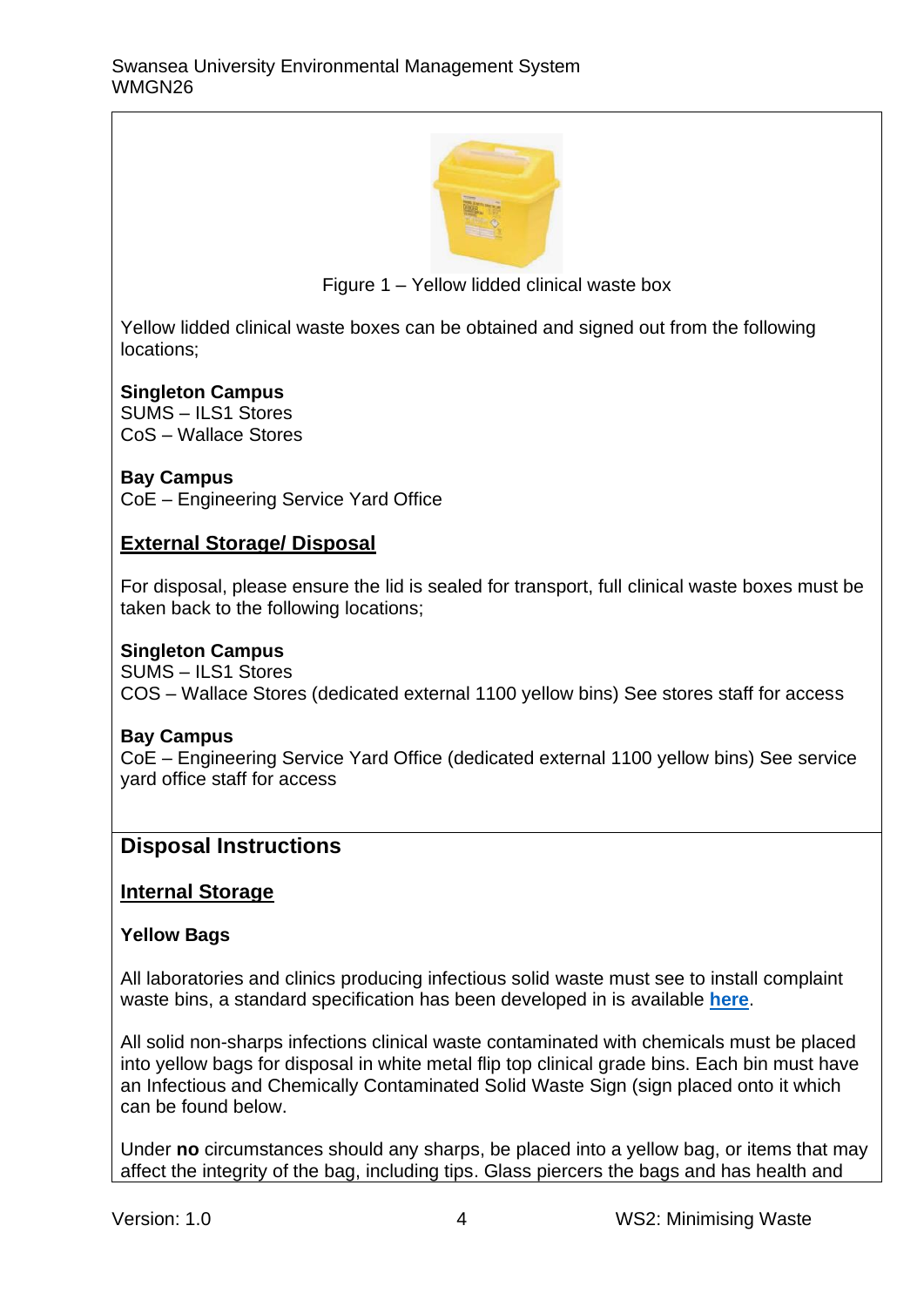#### Swansea University Environmental Management System WMGN26

safety implications for waste service providers, see [WMGN23](https://www.swansea.ac.uk/media/wmgn23-laboratory-and-workshop-glass-and-glass-sharps-waste.pdf) Broken and Contaminated Laboratory Glass



Figure 2 – Yellow clinical waste bag and preferred metal fire-proof bin

Yellow bags can be obtained and signed out from the following locations:

# **Singleton Campus**

SUMS – ILS1 Stores CoS – Wallace Stores

# **Bay Campus**

CoE – Engineering Service Yard Office

# **External Storage/ Disposal**

For disposal, please ensure the lid is sealed for transport, full sharps bins must be taken back to the following locations;

#### **Singleton Campus**

SUMS – ILS1 Stores CoS – Wallace Stores (dedicated external 1100 yellow bins) See stores staff for access

#### **Bay Campus**

CoE – Engineering Service Yard Office (dedicated external 1100 yellow bins) See service yard office staff for access

# **Disposal Cost**

There is a charge for this service, please contact **[estates-waste@swansea.ac.uk](mailto:estates-waste@swansea.ac.uk)**

**For Further guidance please contact [Estates-Waste@Swansea.ac.uk](mailto:Estates-Waste@Swansea.ac.uk)**

# **Forms, Labelling and further guidance**

Infectious and Chemically Contaminated Solid Waste Sign can be found below All relevant forms, labels and further waste guidance can be found **[here.](https://www.swansea.ac.uk/sustainability/waste/#waste-management-guidance-notes=is-expanded)**